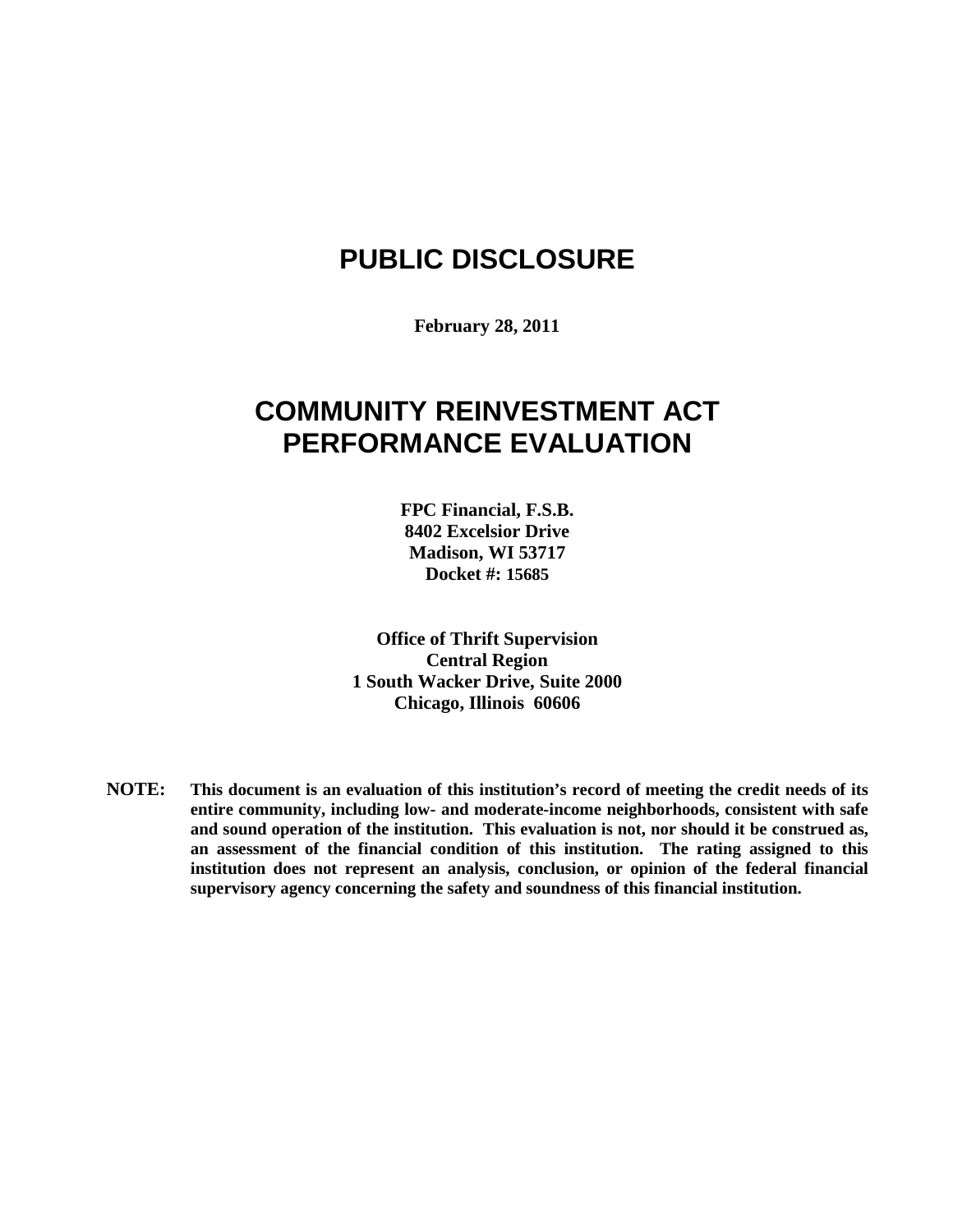## *Institution*

Overall Rating

## **INSTITUTION'S CRA RATING: Satisfactory**

FPC Financial, F.S.B. (FPC or institution) received an overall Satisfactory rating.

FPC is a revolving credit card lender that offers loan products through independent John Deere equipment dealers and farm product merchants across the country, as well as through the Internet. As a result of its nationwide business strategy, less than one percent of its loan products come from its eight county Wisconsin assessment area (AA). The evaluation considered performance within the assessment area, as well as in major market areas outside the AA where the highest numbers of each loan product were originated.

Lending Test performance was evaluated as "Low Satisfactory." FPC's main lending products are small farm credits, followed by small business and consumer credit cards. Based on limited sampling, the institution makes a majority of its small farm and small business credits to farms and business with annual revenues of \$1.0 million or less. All small farm and small business credits are made in original amounts of \$100,000 mainly due to the type of loan product (credit card).

The geographic distribution of small farm credits within the assessment area and small business credits in major markets were proportional to peer comparables in low- and moderate-income geographies. In contrast, small business credits in the AA and small farm credits in major markets were not well represented in these geographies. Compared to demographic comparables, consumer credits were granted in larger proportions to low- and moderate-income borrowers in the AA, but in smaller proportions in major markets.

FPC performs well under the Investment Test and a "High Satisfactory" component rating was earned. FPC's qualified investments aggregated \$7.0 million, including additional investments of \$4 million. Grants within the assessment area totaled \$57,555. An affiliate had additional grants which are discussed under this criterion.

Considering its size, FPC has only limited qualified services. However, the number of activities has increased during the review period. FPC's ability to participate in qualified services is hindered somewhat due to the institution being a credit card lender only and providing no deposit services.